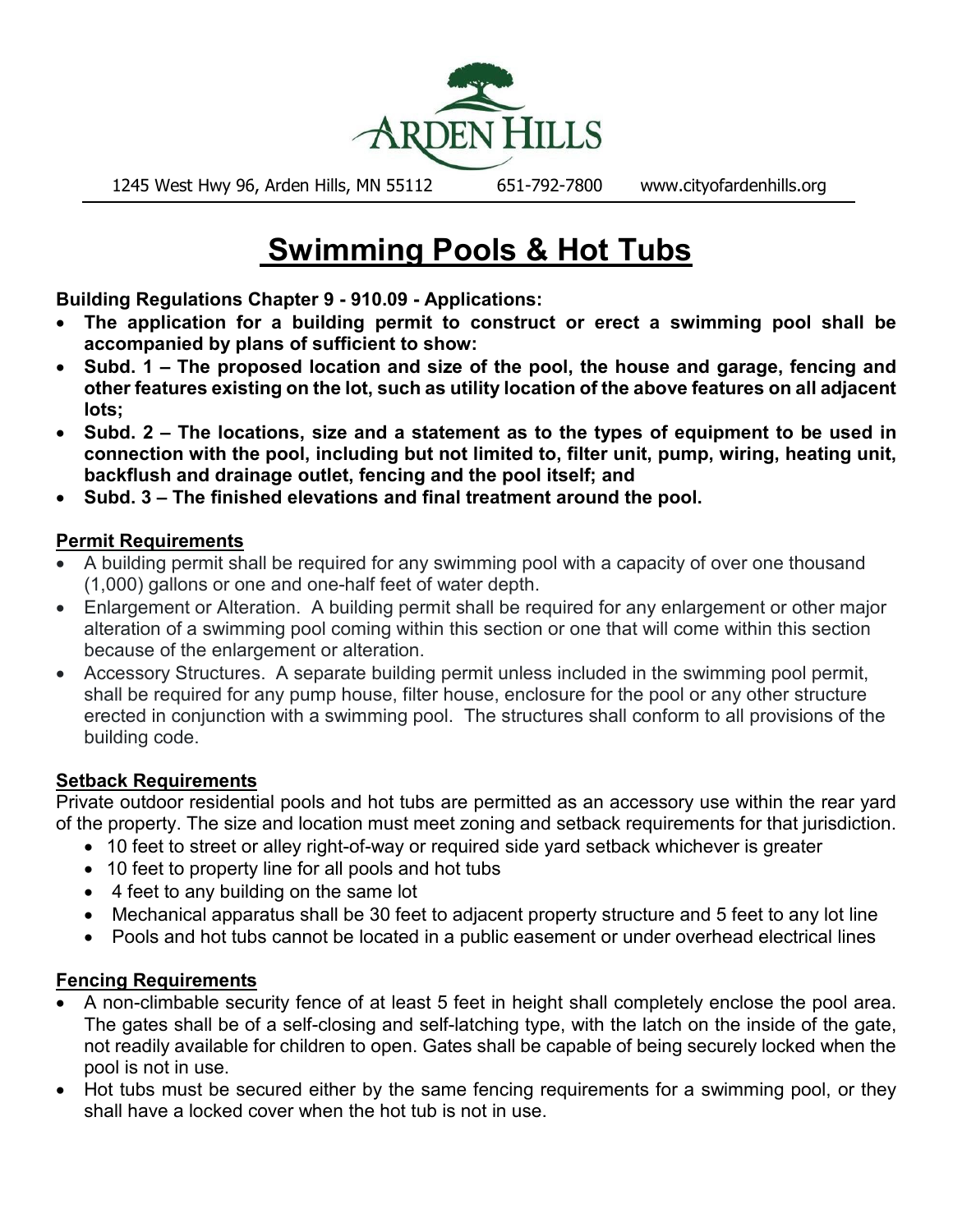# **Swimming Pools & Hot Tubs (Continued)**

#### **Lighting**

Lighting for the pool and hot tub shall be oriented so as not to cast light onto adjacent properties.

#### **Site Plan or Certificate of Survey required**:

What is a site Plan?

A Certificate of Survey is required for new home construction if an existing property does not have a Certificate of Survey on file when applying for a building permit for a proposed addition, garage, deck or other structure, a new Certificate of Survey will need to be prepared. In some cases, the City may waive the survey requirement and allow the submittal of a Site Plan.

A Site Plan is a plan drawn to scale showing the uses, structures, and other features proposed for a specific parcel of land.

- A Site Plan should include the following information:
- Property lines with lot dimensions.
- Exterior dimensions of all existing and proposed structures, with dimensions to property lines.
- Existing property contours to sufficiently show current drainage from site and new proposed contours indicating drainage flow.
- Total existing and proposed impervious surface, including driveways, patios, pools, and structures.
- Location of all easements.
- If trees are to be impacted by the project, the location and size of any significant trees located on the site.
- Name, address and phone number of the property owner.
- Address of the construction site.
- North arrow and scale.

## **Attached is an example of a site plan and floor plan drawings on next page**

## **Inspection Requirements**

- Site inspection to check location and setback distances
- Manufacture installation instructions must be provided for inspection
- Electrical inspection by State Electrical Inspector when electrical power is provided to mechanical apparatus (separate permit required). To schedule inspections go to [www.tokleinspections.com](http://www.tokleinspections.com/) If no internet access Call 763-754-2983 between 7AM and 8:30AM M-F.
- Final inspection to check for proper installation according to manufactures' installation requirements, safety and approval of State Electrical Inspector

## **Additional Resources**

- Building Official: 651-792-7813 Building Inspector: 651-792-7818
- The Building Department at 651-792-7800 may be able to provide the following information:
- A Survey or Plat Map.
- Planning Department for Zoning questions or aerial map of your lot at 651-792-7810.